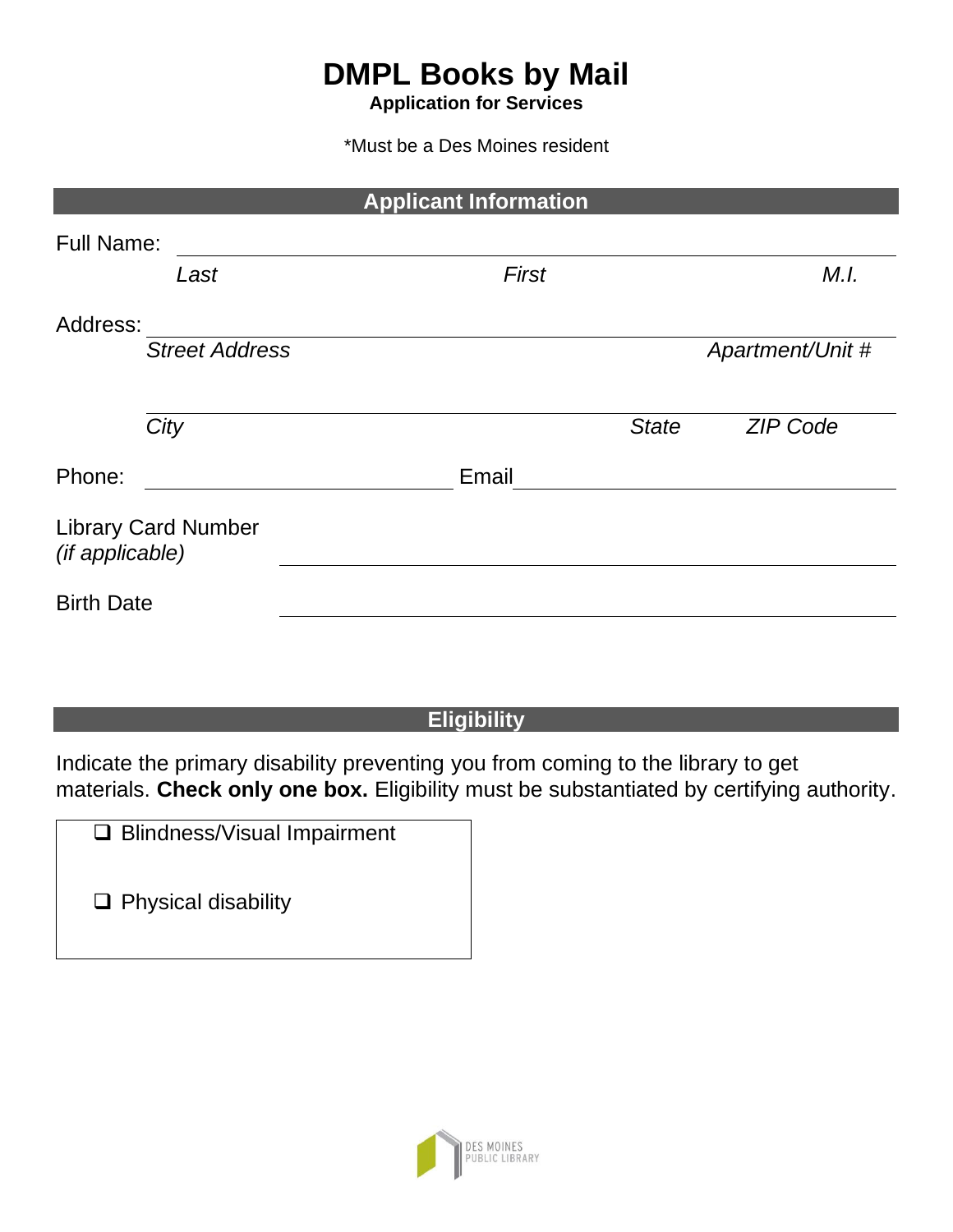#### **Certification**

# **To Be Completed by Certifying Authority\***

I certify the applicant named on page one has requested library service and is unable to read regular print materials or come in to the library to access materials for the reason indicated on the previous page.

# **Please print or type:**

|               | <b>Certifier's Name:</b> |       |              |                     |
|---------------|--------------------------|-------|--------------|---------------------|
|               | Last                     | First |              | M.I.                |
| Organization: | <b>Street Address</b>    |       |              |                     |
|               | Title/Occupation:        |       |              |                     |
| Address:      |                          |       |              |                     |
|               | <b>Street Address</b>    |       |              | Apartment/Unit<br># |
|               | City                     |       | <b>State</b> | <b>ZIP Code</b>     |
| Phone:        |                          | Email |              |                     |
| Signature:    |                          | Date  |              |                     |

\*In cases of blindness, visual impairment, or physical limitations, "competent authority" is defined to include doctors of medicine; doctors of osteopathy; ophthalmologists; optometrists; registered nurses; therapists; and professional staff of hospitals, institutions, and public or private welfare agencies (e.g., social workers, case workers, counselors, rehabilitation teachers, and superintendents). In the absence of any of these, certification may be made by professional librarians or by any person whose competence under specific circumstances is acceptable to the Library of Congress.

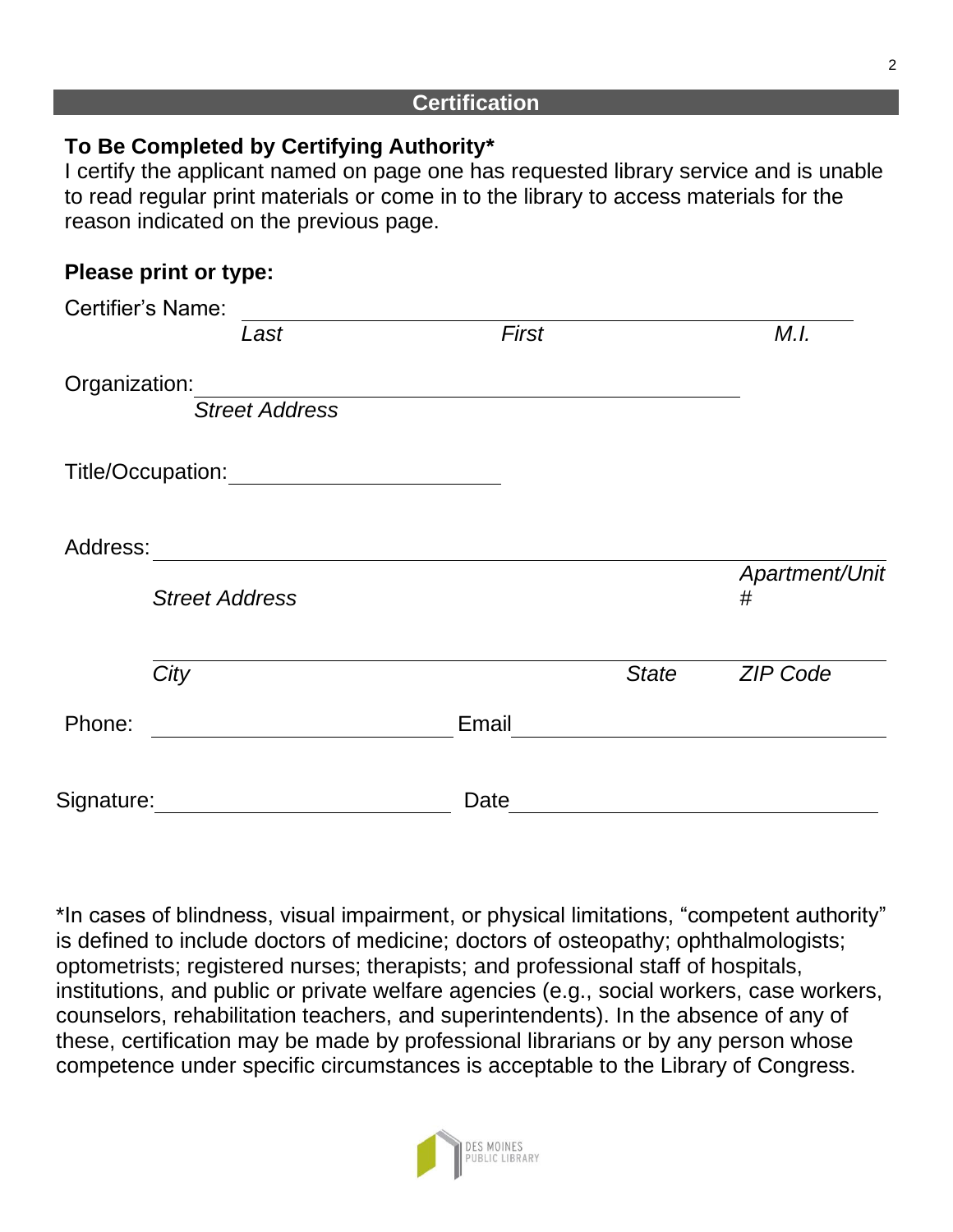#### **Tell us more about what you like!**

### **Book Formats**

- ❑ CD Audiobooks
- ❑ Regular Print Books
- ❑ Large Print Books

### **List some of your favorite authors or series**

#### **Book Selection**

- ❑ Select books for me
- ❑ Do not select books for me

### **Do you have any special requests?**

#### **Book Genres Fiction** ❑ Children's ❑ Classics ❑ Fantasy ❑ Historical Fiction ❑ Humor ❑ Inspirational Fiction ❑ Mysteries ❑ Poetry ❑ Romance ❑ Science Fiction ❑ Short Stories ❑ Urban Fiction ❑ Westerns ❑ Young Adult **Nonfiction** ❑ Biographies ❑ Business ❑ Computers ❑ Cookbooks ❑ Crafts ❑ Gardening ❑ Health & Fitness ❑ History ❑ House & Home ❑ Memoir ❑ Music ❑ Religion ❑ Self-help ❑ Travel ❑ True Crime